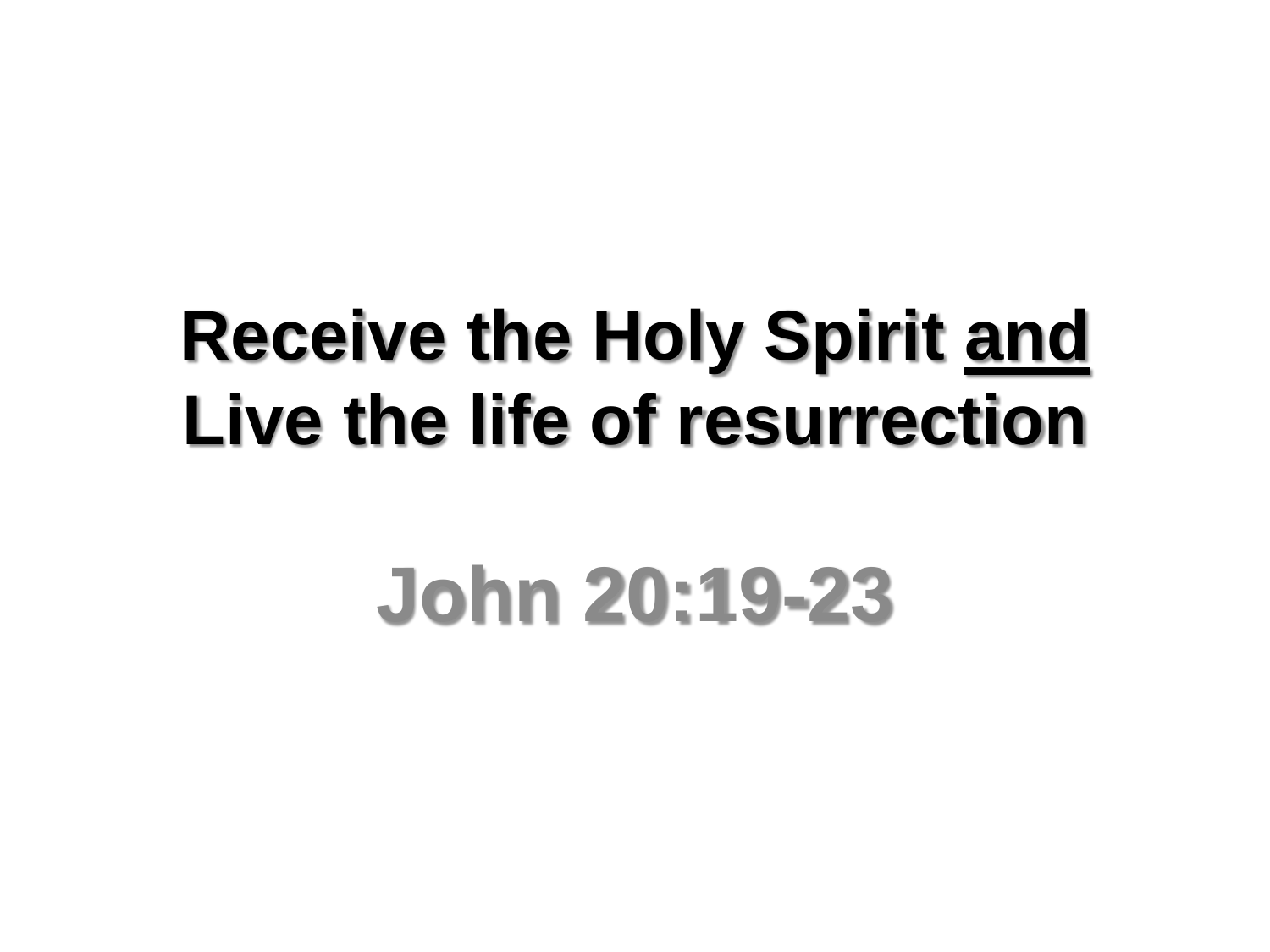#### **[INTRODUCTION TO SOCIOLOGY –](https://opentextbc.ca/introductiontosociology/) 1ST CANADIAN EDITION**

### **Chapter 12. Gender, Sex, and Sexuality**



## **Figure 12.1.** Some children may learn at an early age that their gender does not correspond with their sex. (Photo courtesy of trazomfreak/flickr)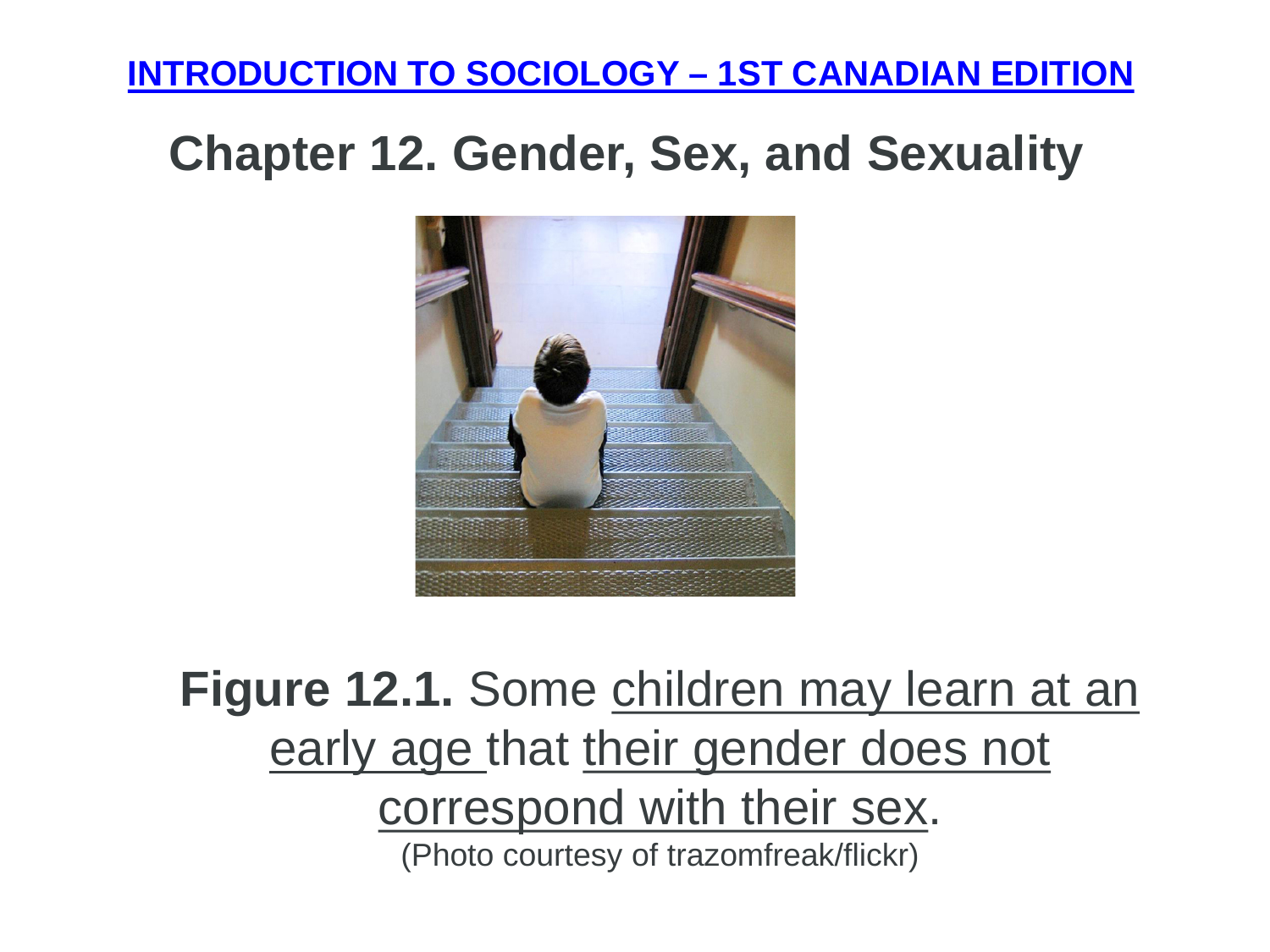### **Learning Objectives**

#### **[12.1. The Difference between Sex and Gender](https://opentextbc.ca/introductiontosociology/chapter/chapter12-gender-sex-and-sexuality/section12.1.)**

Define and differentiate between sex and gender Define and discuss what is meant by gender identity Understand and discuss the role of homophobia and heterosexism in society Distinguish the meanings of transgendered, transsexual, and homosexual identities

### **[12.2. Gender](https://opentextbc.ca/introductiontosociology/chapter/chapter12-gender-sex-and-sexuality/section12.2.)**

Explain the influence of socialization on gender roles in Canada Understand the stratification of gender in major North American institutions Describe gender from the view of each sociological perspective

### **[12.3. Sex and Sexuality](https://opentextbc.ca/introductiontosociology/chapter/chapter12-gender-sex-and-sexuality/section12.3.)**

Understand different attitudes associated with sex and sexuality Define sexual inequality in various societies Discuss theoretical perspectives on sex and sexuality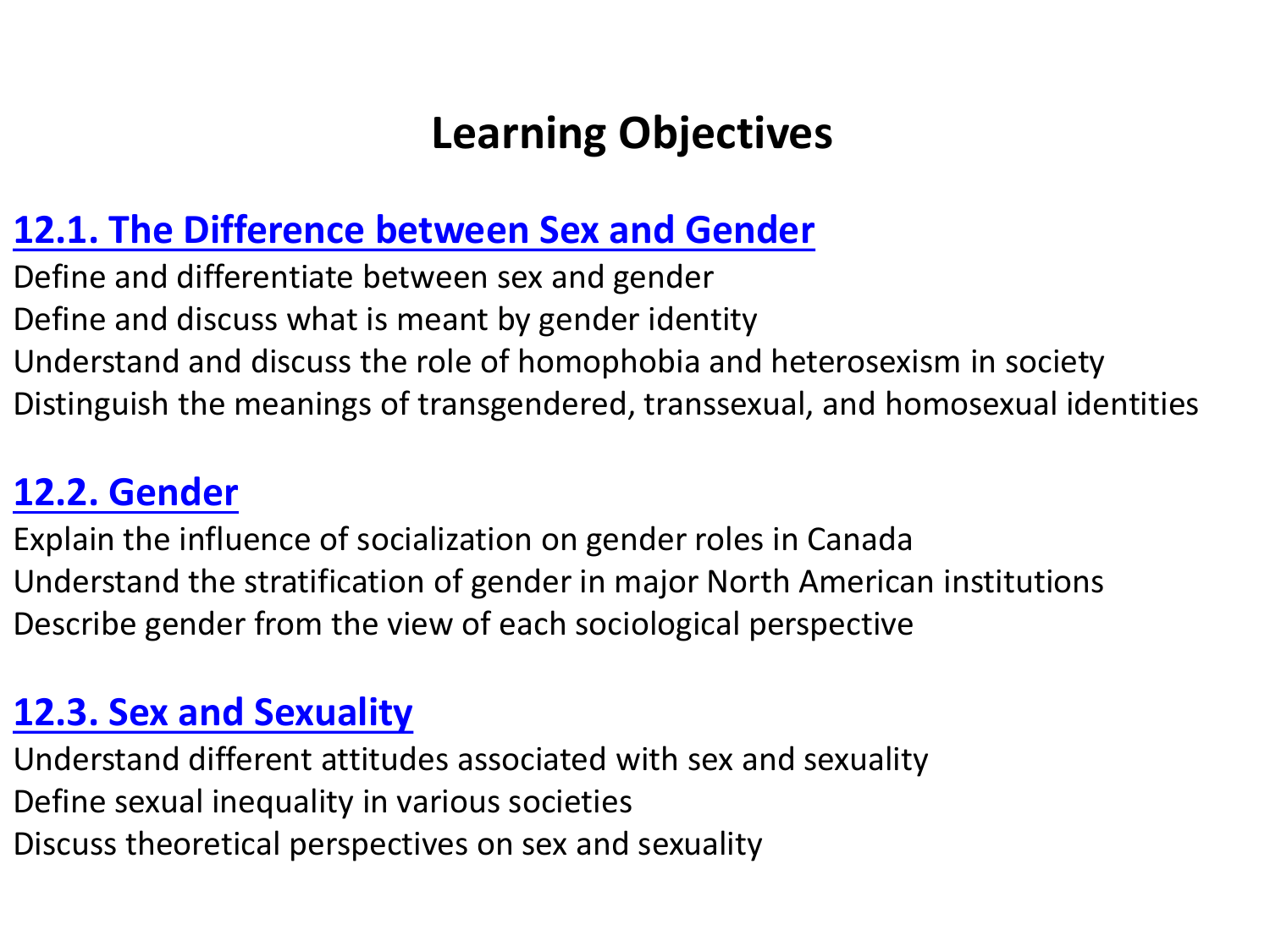**HUMA** 

RIGHTS  $9.11$ 

September 14, 2016 **SIVE** Shut Out

Restrictions on Bathroom and Locker Room Access for Transgender Youth in US Schools

Available In English Español

Students hold stickers about to be placed on a new all-gender bathroom as members of the cheer squad applaud at Nathan Hale High School in Seattle, WA on May 17, 2016. © 2016 Elaine Thompson/AP Photo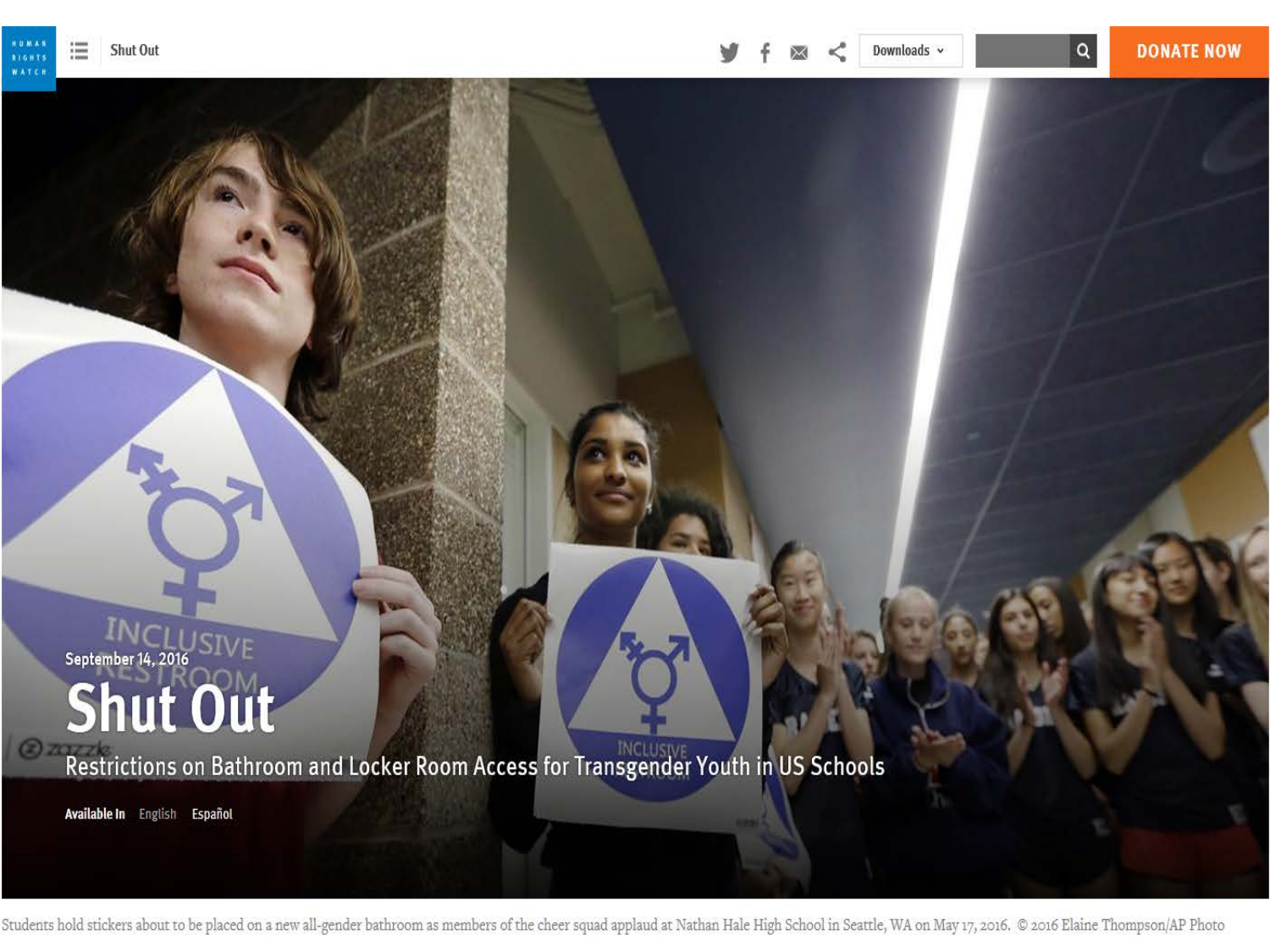- **1. World Conqueror (Christ against culture)**
	- Aggression, force, victory
- **2. World Acceptor (Christ of Culture)** 
	- Meh, whatever
- **3. World Renouncer (Christ above Culture)**
	- Prophetic, resistant, separatism
- **4. World Creator (Christ and Culture in Paradox)**
	- An ideal alternative
- **5. World Transformer (Christ the transformer of Culture)** 
	- From the inside out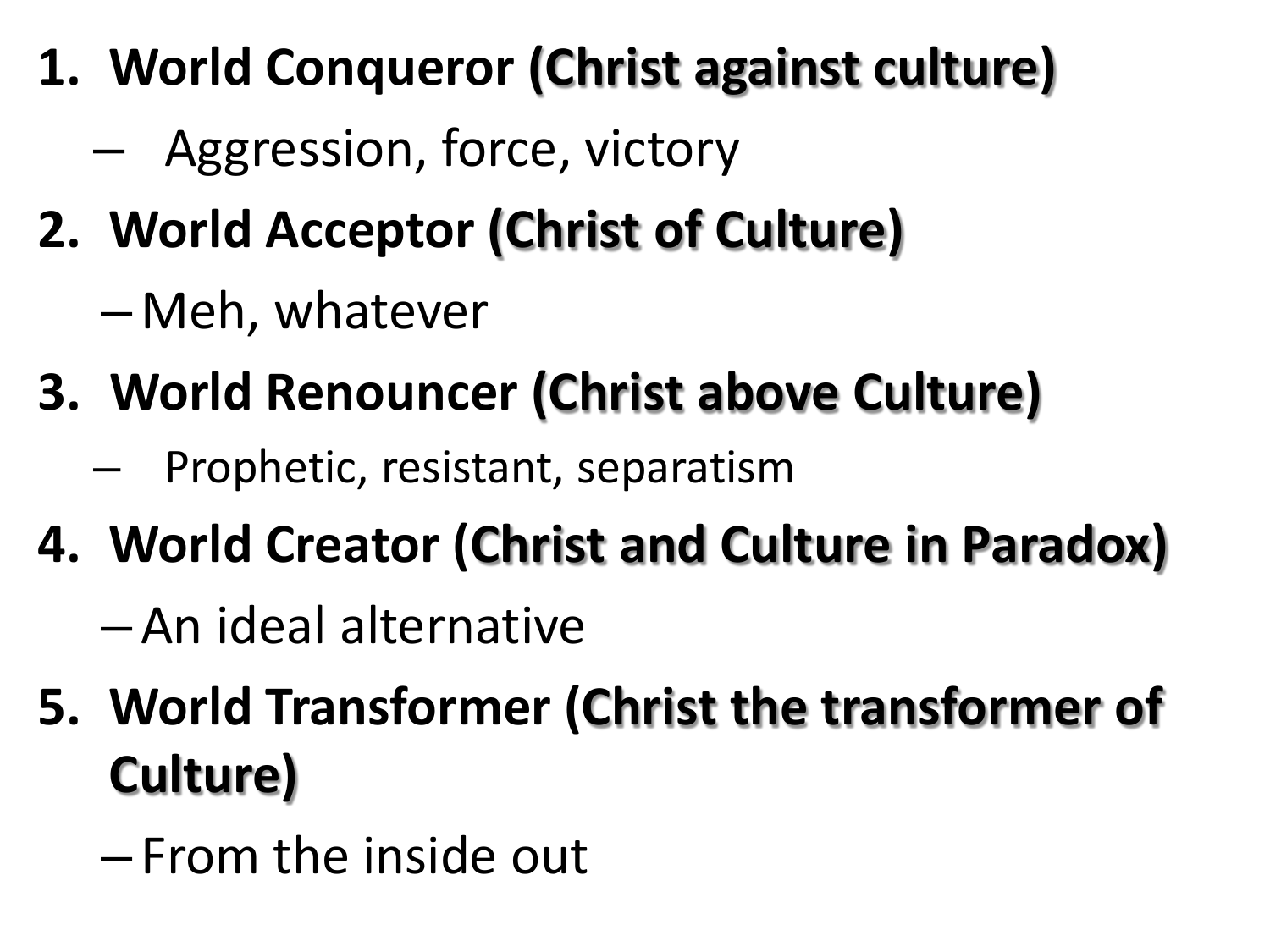# *"Christ and Culture Revisited"* D. A. Carson

## https://www.focusonthefamily.ca/conten t/christ-and-culture-five-views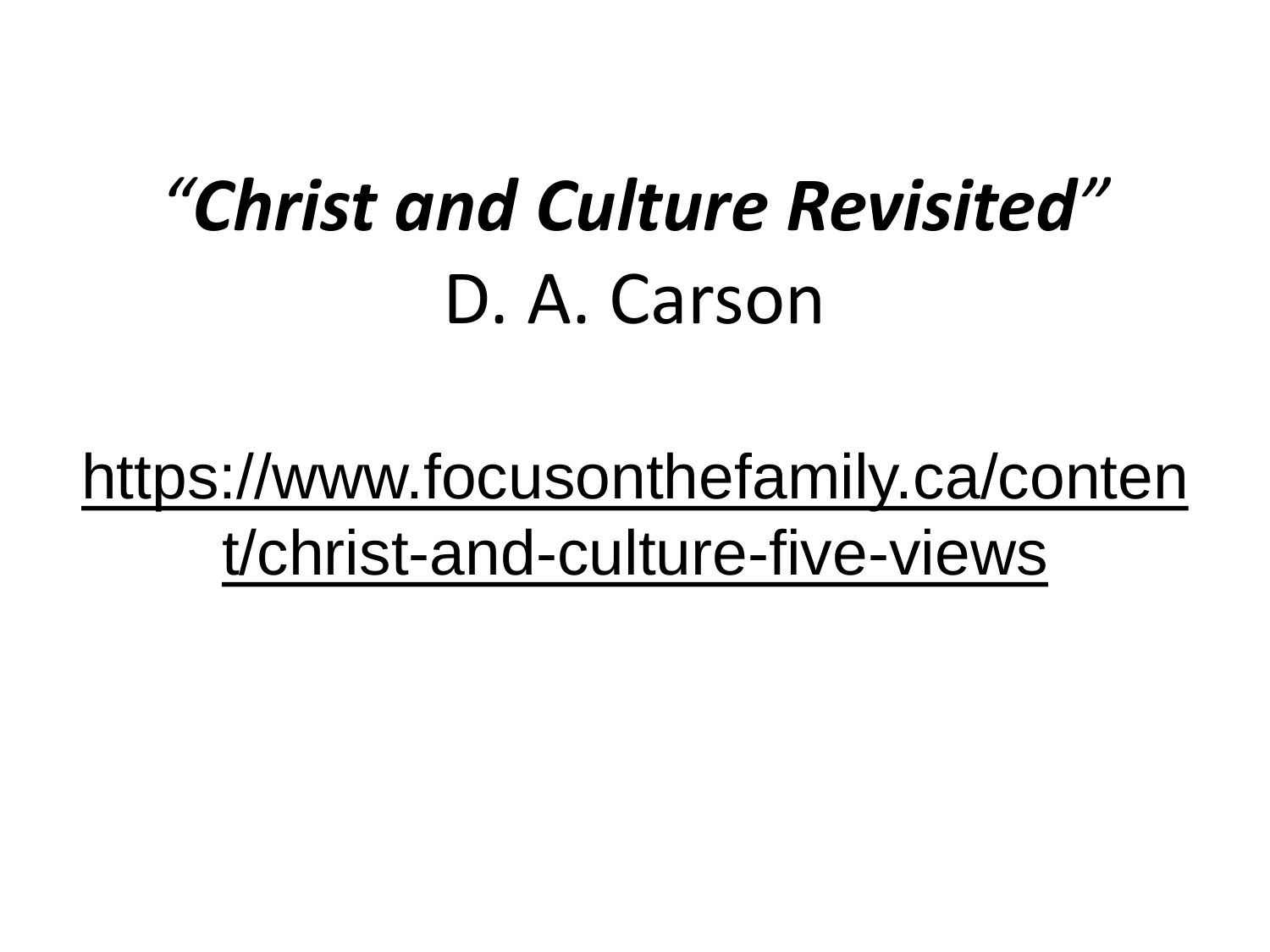# **John's use of symbols in his book**

## **7 "I am…" sayings**

- 1. The bread of life **(John 6:35)**
- 2. Light of the world **(8:12)**
- 3. the door (**10:9)**
- 4. the good shepherd **(10:11)**
- 5. Resurrection and the life **(11:25-26)**
- 6. Way, truth, and life **(14:6)**
- 7. The true vine **(15:1)**

## **7 Miracles**

- 1. Water into wine (**John 2:1-11**)
- 2. Healing of official's son (**4:43-54)**
- 3. Pool of Bethsaida healing (**5:1-9)**
- 4. Feeding of 5000 (**6:1-5)**
- 5. Walking on water (**6:16- 25)**
- 6. Healing blind man **(9:1- 41)**
- 7. Raise Lazarus **(11:1-44)**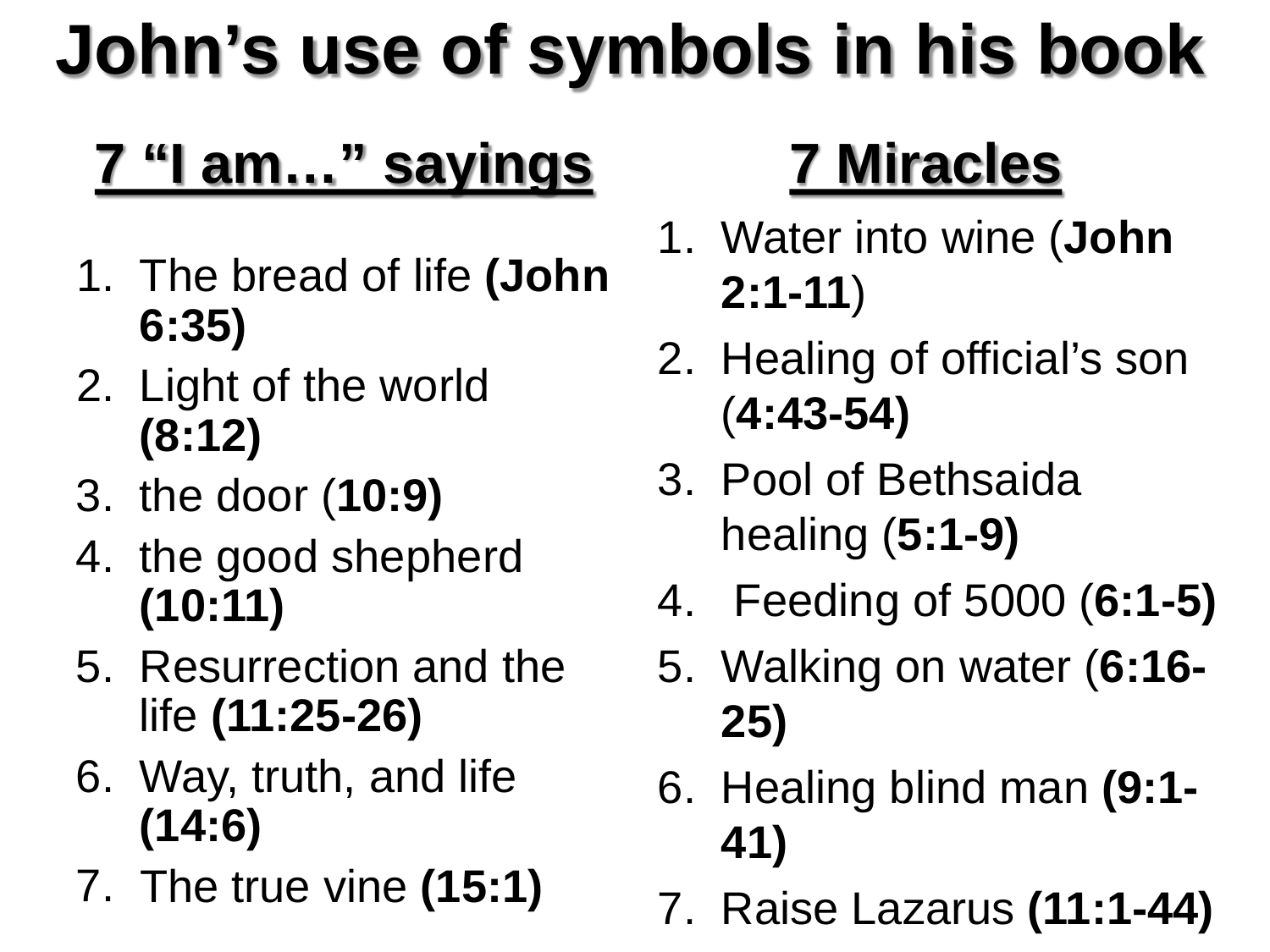**1** When the Sabbath was over, Mary Magdalene, Mary the mother of James, and Salome bought spices so that they might go to anoint Jesus' body. **2** Very early on the first day of the week, just after sunrise, they were on their way to the tomb **Mark 16:1-2**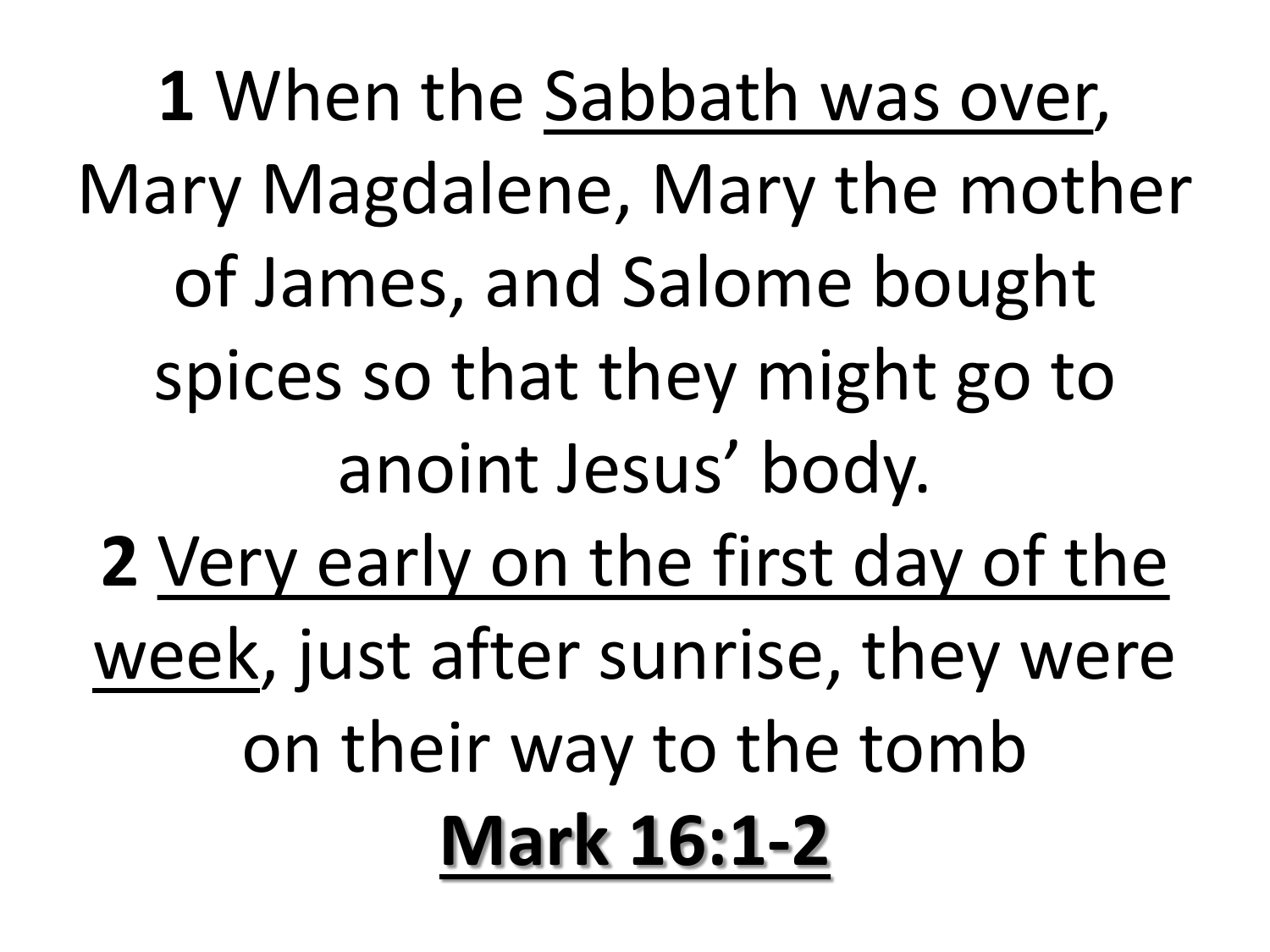# **John's story of resurrection**

- 1. Only Gospel writer to record Jesus saying **"It is finished" 19:30**
- **2. "On the first day…" John 20:1, 19**
- 3. Mary's mistaken identity of Jesus as a **Gardener John 20:13**
- **4. "**receive my **spirit**… **he breathes on them" John 20:22**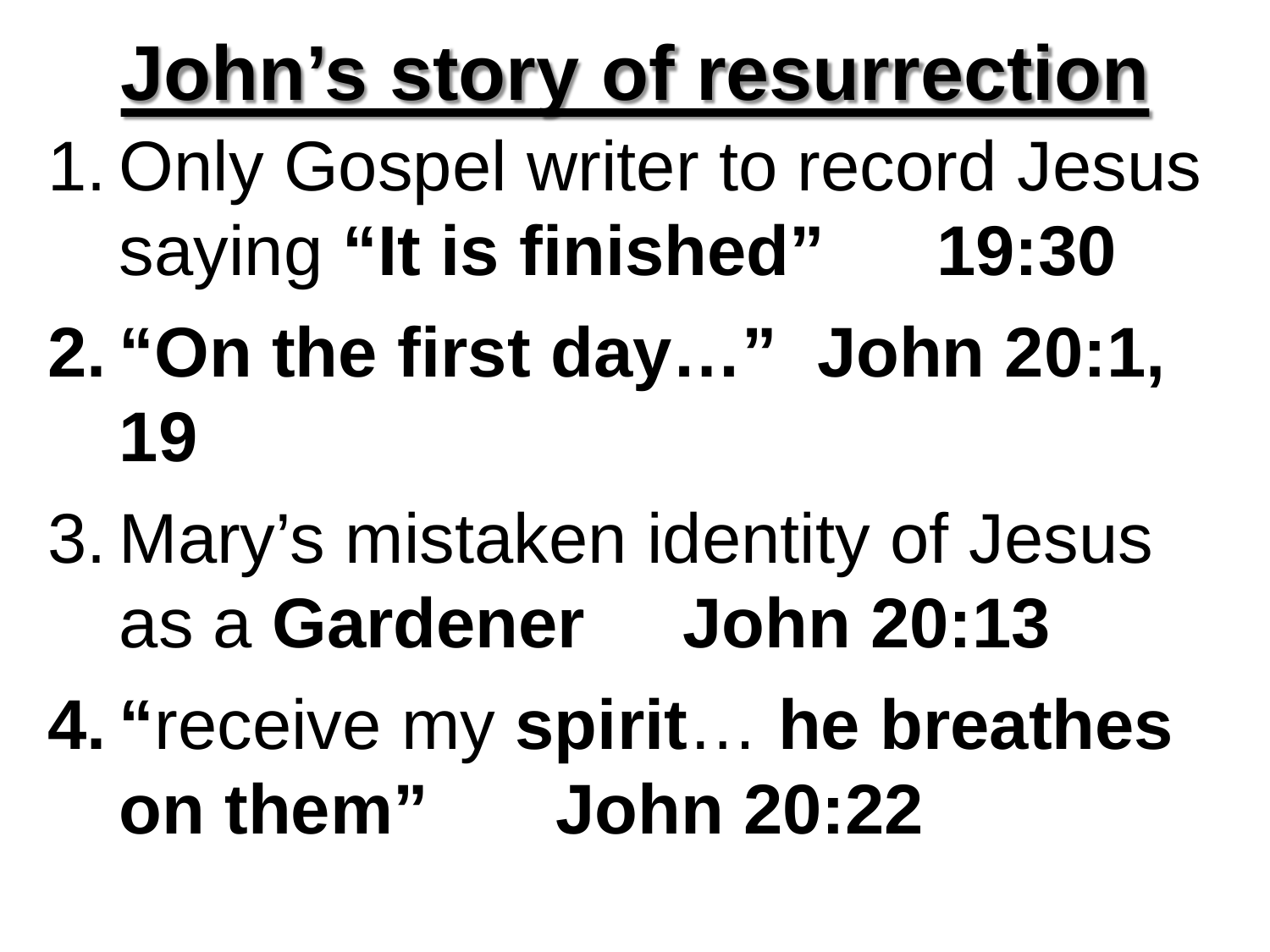**13** And suddenly there appeared with the angel a great multitude of the heavenly host, praising God and saying:

14 "Glory to God in the highest, **peace** on earth to those with whom God is pleased." **Luke 2:13-14**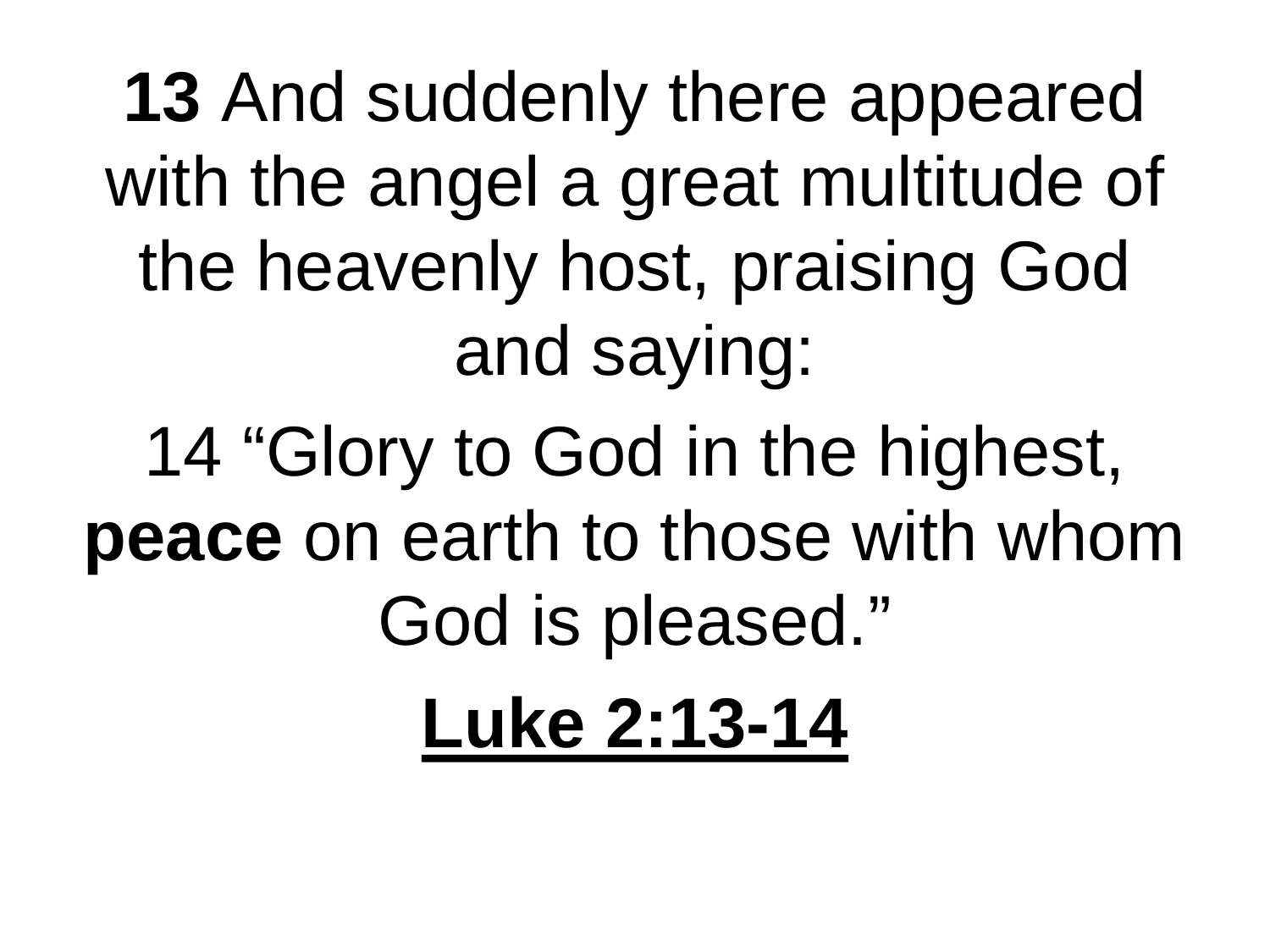**7** then the Lord God formed man from the dust of the ground and breathed the breath of life into his nostrils, and the man became a living being.

## **Genesis 2:7**

**21** Again Jesus said to them, "Peace be with you. As the Father has sent me, so also I am sending you." 22 When He had said this, He breathed on them and said, "Receive the Holy Spirit.…

**John 20:21-22**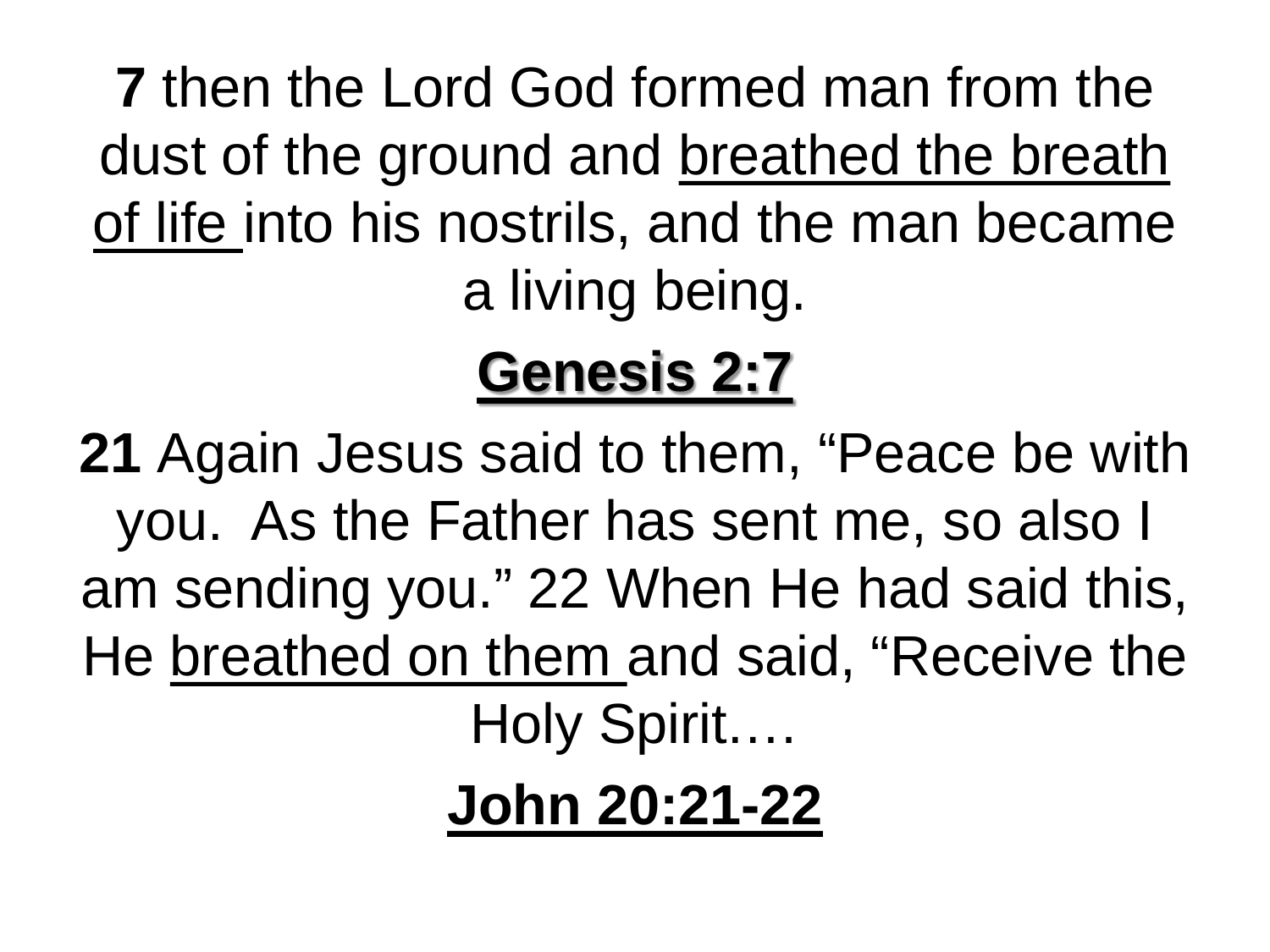# **Jesus' teaching about Holy Spirit**

**25**All this I have spoken to you while I am still with you. **26** But the advocate, the **Holy Spirit**, whom the Father will send in my name, will teach you all things and will remind you of everything I have told you.

**27**Peace I leave with you; My peace I give to you. I do not give to you as the world gives. Do not let your hearts be troubled; do not be afraid.…

### **John 14:25-27**

<sup>7</sup> But very truly I tell you, it is for your good that I am going away. Unless I go away, the Advocate will not come to you; but if I go, I will send him to you.

## **John 16:7**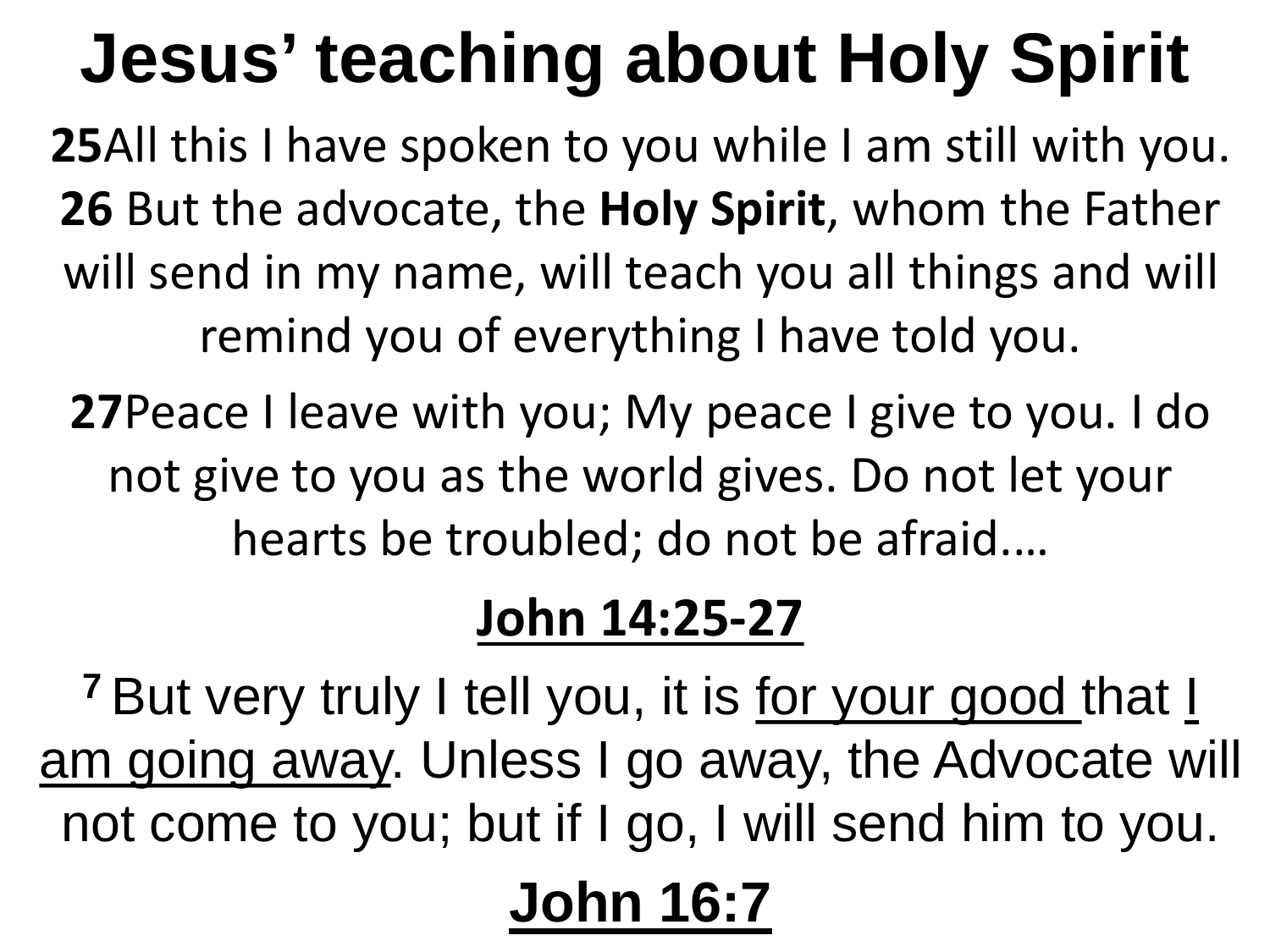**[32](http://biblehub.com/acts/2-32.htm)** God has raised this Jesus to life, and we are all witnesses of it.

**[33](http://biblehub.com/acts/2-33.htm)** Exalted to the right hand of God, he has received from the Father the promised Holy Spirit and has poured out what you now see and hear.

### **Acts 2:32-33**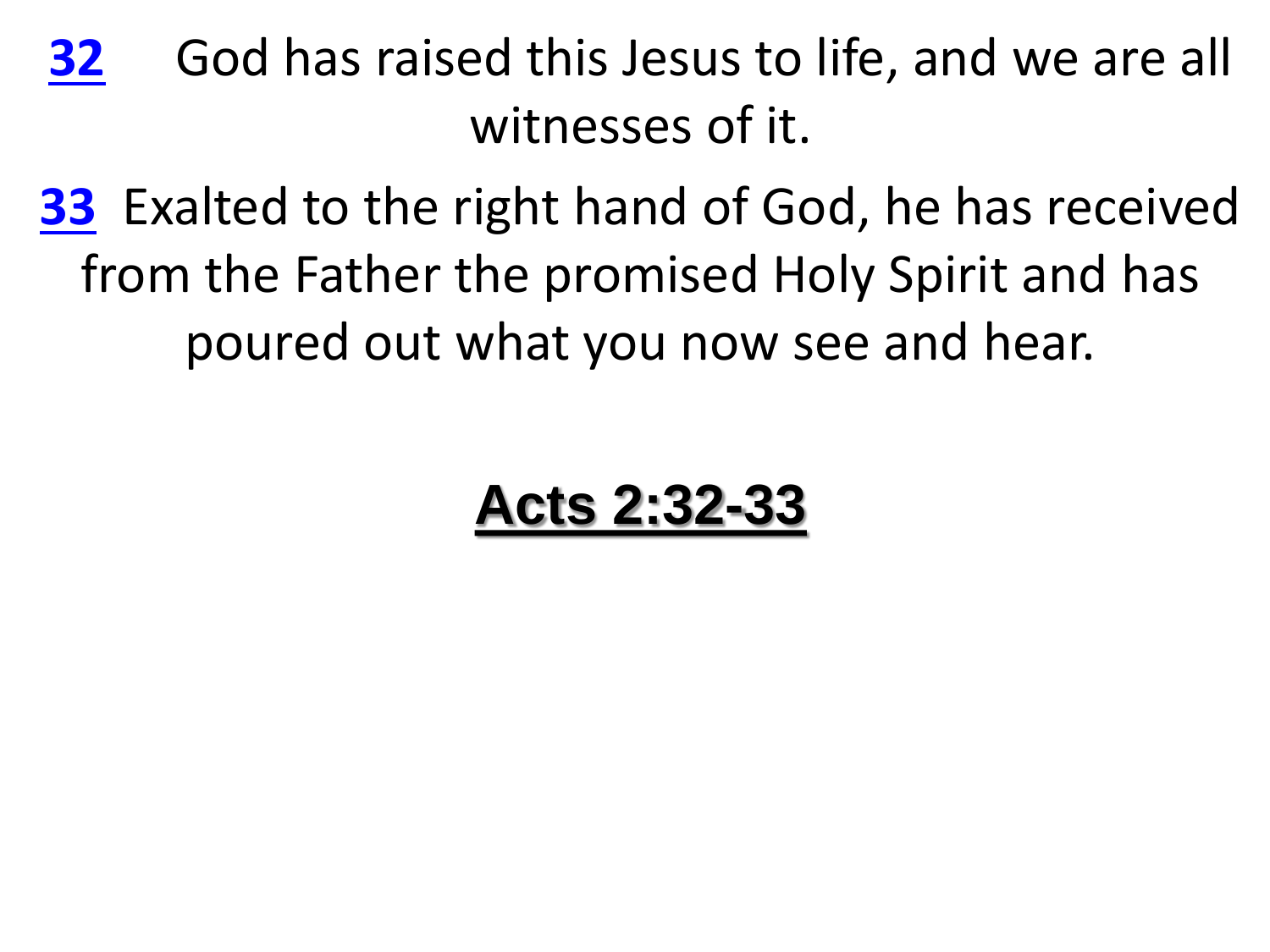# **Instructions for the disciples**

- 1. Peace be with you
- 2. As the Father sent me, so I send you
- 3. Receive the Holy Spirit
- 4. Forgive and retain sins